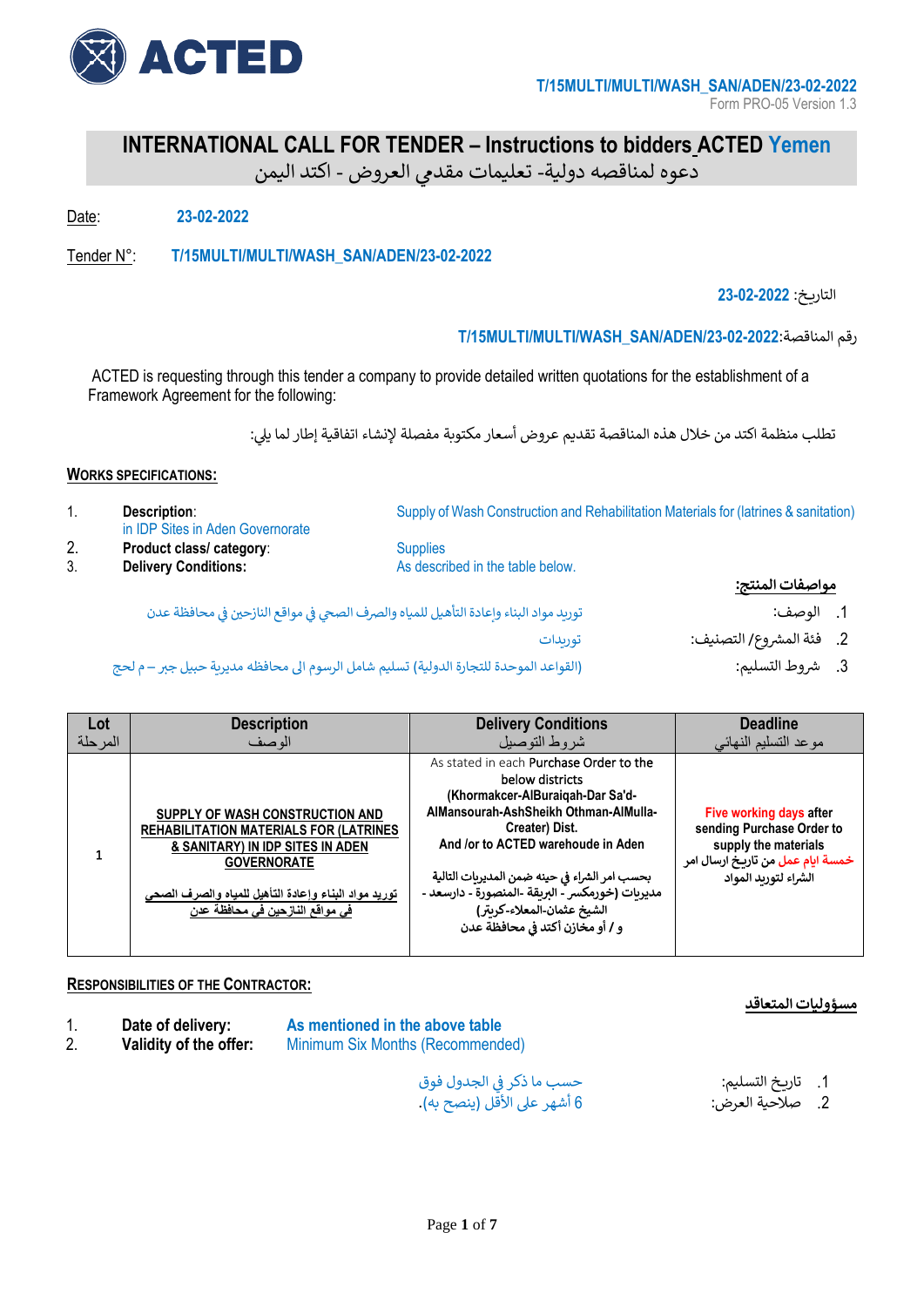

### The answer to this tender should include the following elements:

- 1. Offer Form, filled, initialed and stamped by the supplier (compulsory)
- 2. Bidder's Ethical Declaration, filled, initialed and stamped by the supplier (compulsory)
- 3. Bidder's Questionnaire, filled, initialed and stamped by the supplier (compulsory)
- 4. Bidder's Checklist, filled, initialed and stamped by the supplier (compulsory)
- 5. Instruction to Bidders, filled, initialed and stamped by the supplier (compulsory)
- 6. Full General Conditions of Purchase, filled, initialed and stamped by the supplier (compulsory)
- 7. Relevant catalogues with technical specifications for requested supplies. (recommended)
- 8. Proof of past experience implementing a similar service for NGO's/INGO's through previously signed contracts (recommended)
- 9. Proof of qualifications and experience of key staff e.g. C.V's, University degrees, training certificates, etc.. (recommended)
- 10. A Copy of the following documents included:
	- a. Copy of ID or passport of legal representative (compulsory)
	- b. Copy of VALID Company Tax ID (compulsory)
	- c. Copy of VALID Company Registration (compulsory)
	- d. Copy of VALID Company Zakah ID (compulsory)

### يجب أن تشمل إجابات هذه المناقصة العنارص التالية :

- 1. **عرض السعر** كتابتها، توقيعها وختمها من قبل المورد (**إجباري**)
- 2. ا**لبيان الأخلاقي** كتابتها، توقيعها وختمها من قبل المورد (**إجباري**) i
- 3. ا**ستبيان لمقدمي العطاءات**، كتابتها، توقيعها وختمها من قبل المورد (**إجباري**)<br>-
- 4. **قائمة التحقق من المرفقات**، كتابتها، توقيعها وختمها من قبل المورد (**إجباري**)
- 5. **تعليمات لمقدمي العطاءات،** كتابتها، توقيعها وختمها من قبل المورد (**إجباري**)
	- 6. الشروط العامة للشراء كتابتها، توقيعها وختمها من قبل المورد (إجباري)
- 7. الكتالوجات وصور العينات ذات صلة بمواصفات تقنية للمواد المطلوبة. ( **موصى بها**)
	- 8. إثبات وخبرات مشابهه او عقود سابقة ( **موصى بها)**
- .9 . إثبات مؤهلات الموظفين الرئيسيين، مثل شهادة C.V ، والشهادات الجامعية ، وشهادات التدريب ، وما إلى ذلك. (**موصى بها**) .
- 10. يجب على مقدمي العطاءات إرفاق الوثائق القانونية التالية ولن يتم اعتماد العروض التي لا تحتوي على وثائق قانونيه ساريه ي المفعول:
	- i. نسخة من بطاقة الشخصية او جواز السفر مالك الشركة(**إجباري)** 
		- ii. نسخة سارية المفعول من شهادة تسجيل الشركة (**إجباري)**
		- iii. نسخة ســـارية المفعول من البطاقة الضريبية للشركَة (**إجباري**)
		- iv. نسخة ســارية المفعول من البطاقة الزكوية للشركة (**إجباري)**

### **GENERAL CONDITIONS:**

### <mark>الشروط العامة:</mark>

**1.** The **Closing Date** of this International Call for Tender is fixed **on 16-03-2022 at 10:00 AM** (Yemen time). Offers must be submitted to ACTED Sana'a Office at the following address: **Sana'a Office, Haadah , Behind Al-azani -Sana'a -Yemen** in a sealed envelope with the text " **T/15MULTI/MULTI/WASH\_SAN/ADEN/23-02-2022**– not to be opened before the **16-03- 2022" OR** via email submission to [yemen.tender@acted.org](mailto:yemen.tender@acted.org) wit[h tender@acted.org](mailto:tender@acted.org) in CC with the above mention subject. **Late Bids will be automatically rejected.**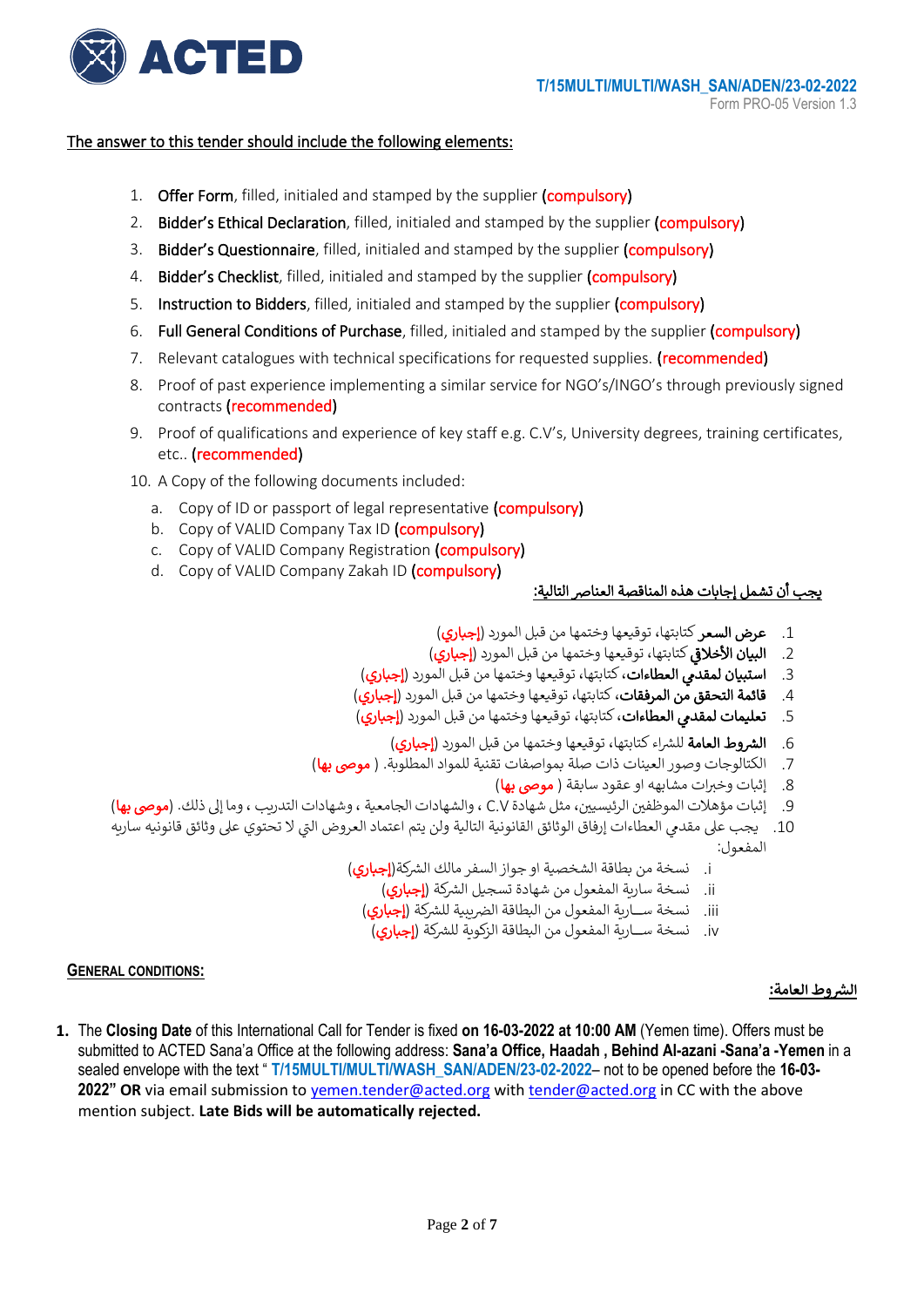

2. A **Pre-Tender Information Meeting** will be organized on **[09-03-2022] at [10:00 AM]** in **ACTED Sana'a Office- Haddah Street -Yemen]** and on **[09-03-2022] at [11:00 AM] in ACTED Aden Office- KhorMakser -Yemen** All bidders are encouraged to attend but attendance is not compulsory. All bidders are encouraged to attend but attendance is not compulsory.

ACTED will hold a **Tender Opening Session** at ACTED Office – Sana'a Office, Haadah , Behind Al-azani -S -Sana'a-Yemen **on 16-03-2022 at 11:00 AM (Yemen time).** The presence of bidders' representatives is permitted, for that you need to submit your contact details to the email address [yemen.tender@acted.org](mailto:yemen.tender@acted.org) cc [tender@acted.org](mailto:tender@acted.org) before the **16-03-2022** at 10:00 AM (Yemen time). ACTED Yemen will not accept to receive any bids after the time mentioned above and the opening session will be hold at the same time and place.

اخر موعد الستالم العروض واغالق العطاء **16/03/2022** الساعة الـ **10:00** صباحا حسب توقيت اليمن وجميع العروض يجب ان تقدم لمكتب منظمة أكتد **-**حده – خلف العزاني – صنعاء - اليمن في ظرف مغلق ومختوم يحمل اسم العطاء **"/23-02-ADEN/SAN\_WASH/MULTI/MULTI/15T 2022**" لن يتم فتح المغلفات قبل جلسة فتح العروض بتاريخ**16**/**03/2022- - العروض المتأخرة سوف ترفض تلقائيا**  او يمكن التقديم عبر االيميل [org.acted@tender.yemen](mailto:yemen.tender@acted.org) ووضع [org.acted@tender](mailto:tender@acted.org) في المرفقات

وستنظم اكتد اجتماع للمزودين قبل تقديم العطاءات **[09/03/2022] في [11:00 AM]في** المكتب التمثيلي التابع لمنظمة أكتد – صنعاء – شارع<br>منذ ֦֧֦֧֦֧֦֧֦֧֦֧֦֧֦֧֦֧֦֧֦֜֜֜֜֜֜֜֜֜֜֞ ي l حدة – **وكذلك بنفس التاريخ والتوقيت في مكتب اكتد – عدن خور مكسر <sub>.</sub> يوفر هذا الاجتماع لمقدمي العطاءات المهتمين الفرصة لطلب مزيد** .<br>من المعلومات حول عملية المناقصة أو للاستعلام عن المواصفات الفنية الموضحة في وثائق المناقصة قبل الموعد النهائي للتقديم لفهم ي : اإلمدادات / الخدمات / األعمال المقدمة بشكل أفضل**.**

ي į ستعقد لجنة أكتد للمناقصات جلسة فتح عطاءات بحضور الراغب ي <sup>ي</sup> صنعاء ف ي مكتب اكتد ف – العنوان: حده – خلف العزائ – صنعاء - اليمن – ֧֦֧֦֧֦֧֦֧֦֧֦֧֦֧֧֦֧֦֧ׅׅ֧֚֬֜֜֓֜֜֜֜֓֡֬֜֓֡֬֓ ֚֚֚֚֚֚֚֚֚֡ رسمون بيس بيسمبر بيسمبر بيسمبر بيسمبر بيسمبر.<br>بتاريخ **16-03-2022** الساعة **11:00** صباحا بتوقيت اليمن. يمكن لممثل العطاء حضور فتح العطاءات ويجب ارسال بريد الكتروني بالاسم ي والتفاصيل الى العنوان التالي <u>vemen.tender@acted.org</u> واضافة نسخة الى <u>tender@acted.org</u> قبل التاريخ 16-03-2021 الساعة<br>مع 10:00صباحاً بتوقيت اليمن. ولن يتم استلام اي عطاء بعد الموعد المحدد اعلاه، وسيتم فتح المظاريف مباشرتا في نفس الموعد والمكان.<br>10:00صباحاً بتوقيت اليمن. :

تتضمن الجلسة الافتتاحية للمناقصة فتح جميع العروض أمام جميع مقدمي العطاءات الذين يحضرون وإجراء فحص للوثائق، حيث يتم فحص جميع المستندات المقدمة من قبل كل عارض ومقارنتها بقائمة التحقق الخاصة بمقدم العطاء، حيث يتم توفير قائمة المستندات الإلزامية. يمكن فقط اعتبار مقدمي العطاءات الذين يقدمون جميع المستندات الإلزامية المطلوبة مؤهلين والانتقال إلى المرحلة التالية من<br>. عملية المناقصة.

- 2. Unsealed envelopes and late offers WILL NOT BE CONSIDERED. لن يتم النظر في المظاريف غير المغلقة والعروض المتأخرة عن موعد التقديم والمفتوحة (حيث يجب ان تكون مختومة ومغلقة) ي :
- *3.* All documents shall be submitted in **English**. Certificates and official documents shall be submitted in Arabic and/or English. يجب تقديم جميع اوراق ونماذج العطاء باللغة ا**لإنجليزية .**يجب تقديم الشهادات والوثائق الرسمية باللغة العربية و **/** أو الإنجليزية. ֦֧֧֧֦֧֢֧֦֧֦֧֝֜֜֜֜֜֜֜
- 4. ACTED reserves the right to request any further information, details, breakdown or prices confirmation for delivery at any time of the tendering process. تحتفظ منظمة اكتد بالحق في طلب المزيد من المعلومات أو التفاصيل أو الأعطال أو تأكيد الأسعار للتسليم في أي وقت من عملية المناقصة ي : :
- 5. Bidder's must submit a price for each line item in a lot in order to be considered. ACTED reserves the right to reject a bidder who did not offered a price for each line. على المتقدم للمناقصة وضع سعر لجميع البنود في جميع المجموعات المقدم عليها مالم يحق لاكتد رفض أي عرض وسوف يتم  $\cdot$ استبعاده مباشرتا.
- 6. All the prices in the Offer Form shall be in **USD**.

يجب ان تكون جميع الاسعار المقدمة في نموذج العرض **بالدولار الامريكي** ي

7. Should there be any confusion between the Unit Price and Total Price for each line item, ACTED will consider the **Unit Price** for evaluation purposes.

في حالة وجود أي التباس بين سعر الوحدة والسعر الإجمالي لكل عنصر سطر ، المنظمة سوف تعتبر سعر الوحدة لأغراض التقييم ż 8. An offer for this tender is not a guarantee of being awarded a contract.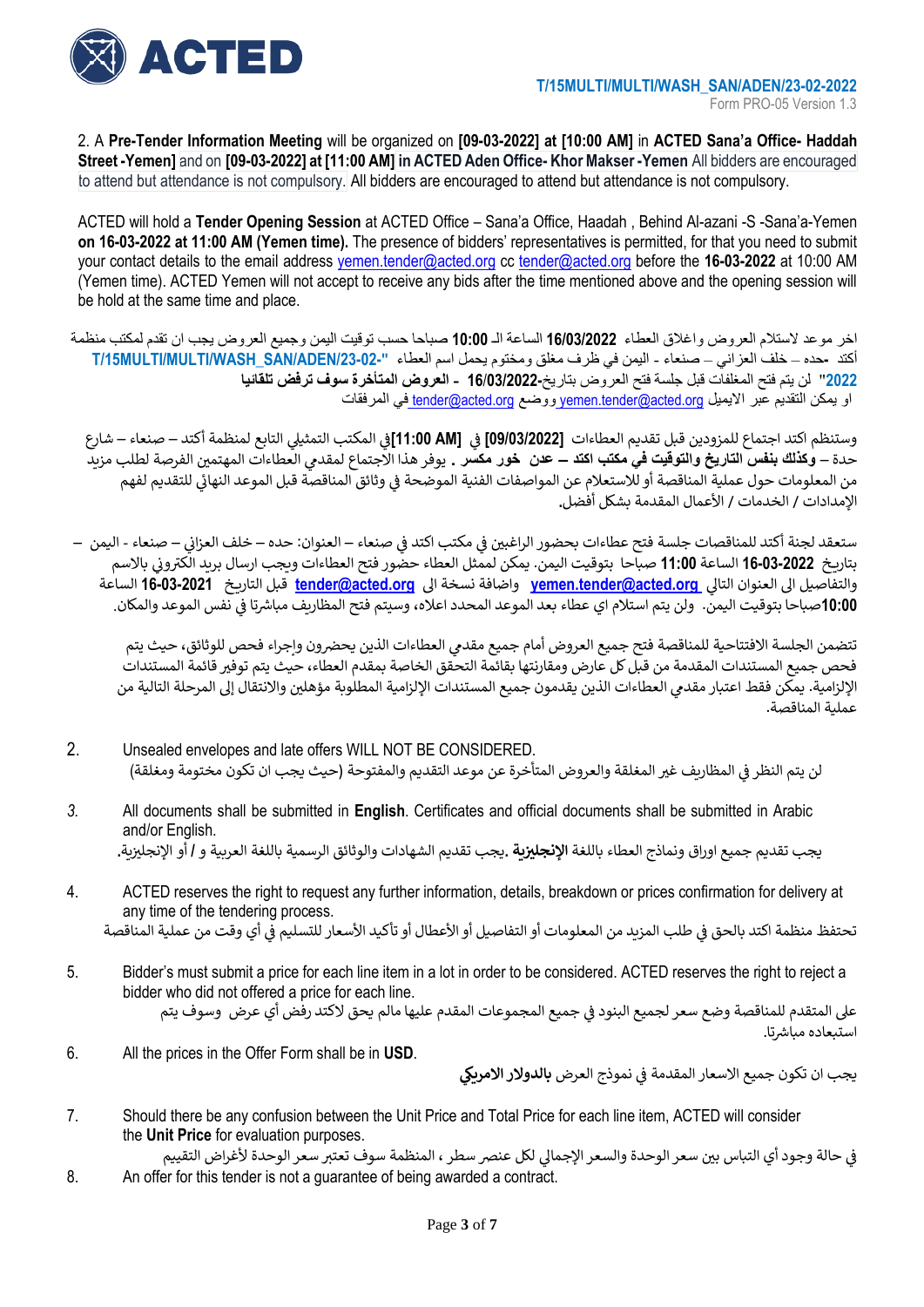

لا يعتبر عرض هذا العطاء ضمانًا لمنح العقد.

9. **Offers will not be accepted via Google Drive, Drobox, WeTransfer links, or any similar links, and if the attachments required permission or password**.

لن يتم قبول العروض عبر قوقل درايف او دروب بوكس او اي روابط مشابه او إذا المرفقات تتطلب اذن او كلمة مرور **.** 

- 10. Each page of tender documents must be **stamped**. Any pages requesting a signature must be signed and stamped. جميع االوراق والوثائق المرفقة للمناقصة يجب **وختمها** وكذلك االوراق التي تتضمن طلب التوقيع والختم.
- 11. Bidders are requested to **fill in, sign, stamp** and return the Offer Form, using the provided ACTED forms ONLY. Bids that do not use the ACTED forms will not be considered: يطلب من مقدمي العروض ملء جميع صفحات عرض السعر **وتوقيعها وختمها** وإعادتها باستخدام نماذج منظمة اكتد المتوفرة فقط. يجب تهيئة وختم كل صفحة من وثائق العطاء
- 12. All questions or requests for tender documents should be directed to ACTED Yemen Logistics department at [yemen.tender@acted.org](mailto:yemen.tender@acted.org) wit[h tender@acted.org](mailto:tender@acted.org) in CC. يجب توجيه جميع الأسئلة أو طلبات الحصول على وثائق المناقصة إلى قسم إدارة اللوجستيات على البريد الالكتروني ي [tender@acted.org](mailto:tender@acted.org) Or [yemen.tender@acted.org](mailto:yemen.tender@acted.org)
- 13. ACTED will not be responsible for any costs or expenses incurred by the Bidders in connection with the preparation and submission of their bids to ACTED. لن تكون منظمة أكتد مسؤولة عن أي تكاليف أو نفقات يدفعها المتقدمين للمناقصة الخاصة بإعداد وتقديم عروضهم لمنظمة أكتد.
- 14. To ensure that funds are used exclusively for humanitarian purposes and in accordance with donors' compliance requirements, all contract offers are subject to the condition that contractors do not appear on anti-terrorism lists, in line with ACTED's anti-terrorism policy. To this end, ACTED reserves the right to carry out anti-terrorism checks on contractor, its board members, staff, volunteers, consultants, financial service providers and sub-contractor.

ً.<br>لضمان استخدام الأموال حصريًا للأغراض الإنسانية ووفقًا لمتطلبات امتثال الجهات المانحة، تخضع جميع عروض العقود لشرط عدم ظهور سبته المتعاقد الرسون السري در من مع سياسة ورقعة ستعتبت المتدن عليها المتحد . فاعظم بسبع عرز من اعطوه سارت عدام<br>المتعاقدين في قوائم مكافحة الإرهاب، بما يتماشى مع سياسة مكافحة الإرهاب في ACTED. تحقيقًا لهذه الغاية، تحتفظ AC ي : ي ֦֧֦֧֦֧֦֧֦֧֦֧֦֧֦֧֦֧֦֧֧֦֧֦֧֚֚֚֬֜֜֓ ي ֧֧֚֚֚֚֚֚֚֚֚֚֚֚֚֚֚֚֚֚֚֚֚֚֡֝֝֝֝֡֡֡֬֝֓֡֬֝֓֝֓֝ إجراء فحوصات مكافحة الإرهاب على المقاول وأعضاء مجلس الإدارة والموظّفين والمتطوعين والاستشاريين ومقدمي الخدمات المالية . . والمقاول من الباطن.

### **SPECIFIC CONDITIONS**

- 1. The costs of items in the B.O.Q shall be fairly estimated in line with market prices, ACTED has the right to reject any quotations whose prices are not within price ranges identified through market surveys without any notification.
- 2. The contract unit prices are fixed. No compensation will be paid for Fuel or materials price rises.
- 3. ACTED reserves the right to cancel any item mentioned in the B.O.Q without any compensation of any kind before contract signature.
- 4. ACTED recommends that any interested bidders conduct a site visit to better understand the scope of work requested. Should any interested bidder wish to conduct a site visit please contact the ACTED Logistics Department in Sana'a or Aden.

## **رشوط خاصة:**

- 1. جميع الاوراق والوثائق المرفقة للمناقصة يجب توقيعها وختمها وكذلك الاوراق التي تتضمن طلب التوقيع والختم.
- 2. يتم تقدير تكاليف العناصر في جدول الكميات بشكل عادل ويجب أن يتم التكلفة العامة بشكل عادل بين جميع العناصر، يحق لـ**ACTED** : .<br>تجاهل أي عرض أسعار لا تكون تكاليفه ضمن استطلاعات السوق الخاصة بـ **ACTED** دون أي التزامات مترتبة.
	- 3. اسعار البنود في العقد ثابتة ولن يكون هناك اي تعويضات لاي ارتفاع في الوقود والمواد. į ي l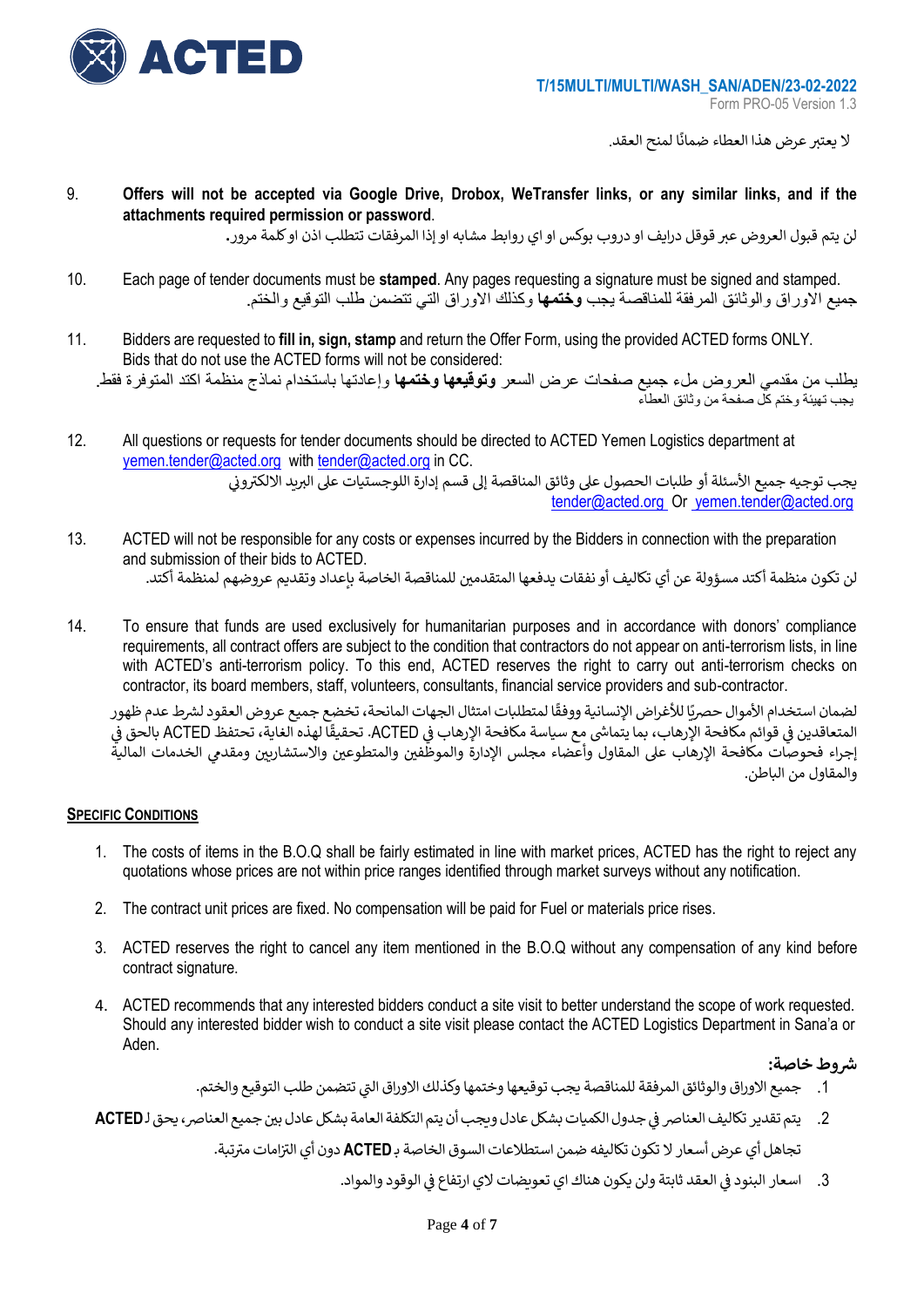

4. **ACTED ل**ها الحق في إلغاء أي عنصر مذكور في جدول الكميات دون أي تعويض من أي نوع.  $\cdot$ ي ֧֦֧֦֧֦֧֦֧֦֧֦֧֦֧֧֦֧֦֧ׅׅ֧֚֬֜֜֓֜֜֜֜֓֡֬֜֓֡֬֓

### **Evaluation Method**

The **Financial Offer** of each bidder will be evaluated first in the **Financial Evaluation Stage**. All offers will be ranked from the lowest to highest price. The bidder with the lowest price will proceed to the **Technical Evaluation Stage**.

In **Technical Evaluation Stage** a bidder is evaluated using a **Scoring Methodology**, with their offer evaluated using the following criteria: **Quality**, **Proof of Experience** and **Delivery Deadline**.

سيتم تقييم العرض المالي لكل مقدم عطاء أولاً. سيتم ترتيب جميع العروض من الأقل إلى الأعلى. سوف ينتقل مقدم العطاء الذي لديه أقل سعر إلى مرحلة التقييم الفني.

في هذه المرحلة ، يتم تقييم مقدم العطاء باستخدام منهجية تسجيل النقاط ، مع تقييم عرضه باستخدام المعايير التالية: فحص الجودة وإثبات الخبرة والموعد النهائي للتسليم.

Each of the three scoring above have a maximum number of points available and the next section describes how points are awarded for each one. In total there is a maximum of **100 points** available in the **Technical Evaluation Stage**. In order to be awarded a contract **a bidder must score at least 70 points or higher.**

يحتوي كل معيار من المعايير الثلاثة المذكورة أعلاه على الحد الأقصى لعدد النقاط المتاحة ويصف القسم أدناه كيفية منح النقاط لكل منها. يوجد حد أقصىي 100 نقطة متاحة ويجب على العارض تسجيل 70 نقطة على الأقل من أجل الحصول على عقد.

Should the lowest-priced bidder fail to achieve a score of **70 points or more**, they will fail the **Technical Evaluation Stage** and ACTED will proceed to the second lowest bidder and begin the Technical Evaluation of their offer. This process will continue until a bidder scores **70 or more points** in the **Technical Evaluation stage**.

A detailed description of each evaluation criteria evaluated is provided below.

في حالة فشل العرض الأفضل سعرًا في تحقيق 70 نقطة أو أكثر ، ستنتقل منظمة اكتد اليمن إلى ثاني أفضل عرض سعرًا ويبدأ التقييم الفني مرة أخرى. ستستمر هذه العملية حتى يحصل العارض على 70 نقطة أو أكثر في هذه المرحلة.

فيما يلي وصف تفصيلي لكل معيار تم تقييمه في هذه المرحلة.

### *Financial Evaluation Stage:*

### ➢ **Price**

This will be the first criteria to be considered. Offers will be ranked from lowest to highest price with the lowest-priced supplier proceeding to the **Technical Evaluation Stage**.

➢ السعر

سيكون هذا هو المعيار الأول للنظر فيها. سيتم تصنيف العروض من السعر الأدنى إلى السعر الأعلى مع انتقال المورد الأفضل سعرًا إلى الجزء التالي من التقييم ، التقييم الفني.

### *Technical Evaluation Stage*

### ➢ **Quality (70pts)**

This stage will focus on an evaluation of the technical information provided by the best-priced bidder for all line items requested in the tender documents. The quality will be judged using a **Scoring Methodology**, whereby the technical specifications provided will be scored against the specifications detailed in the tender documents for all line items.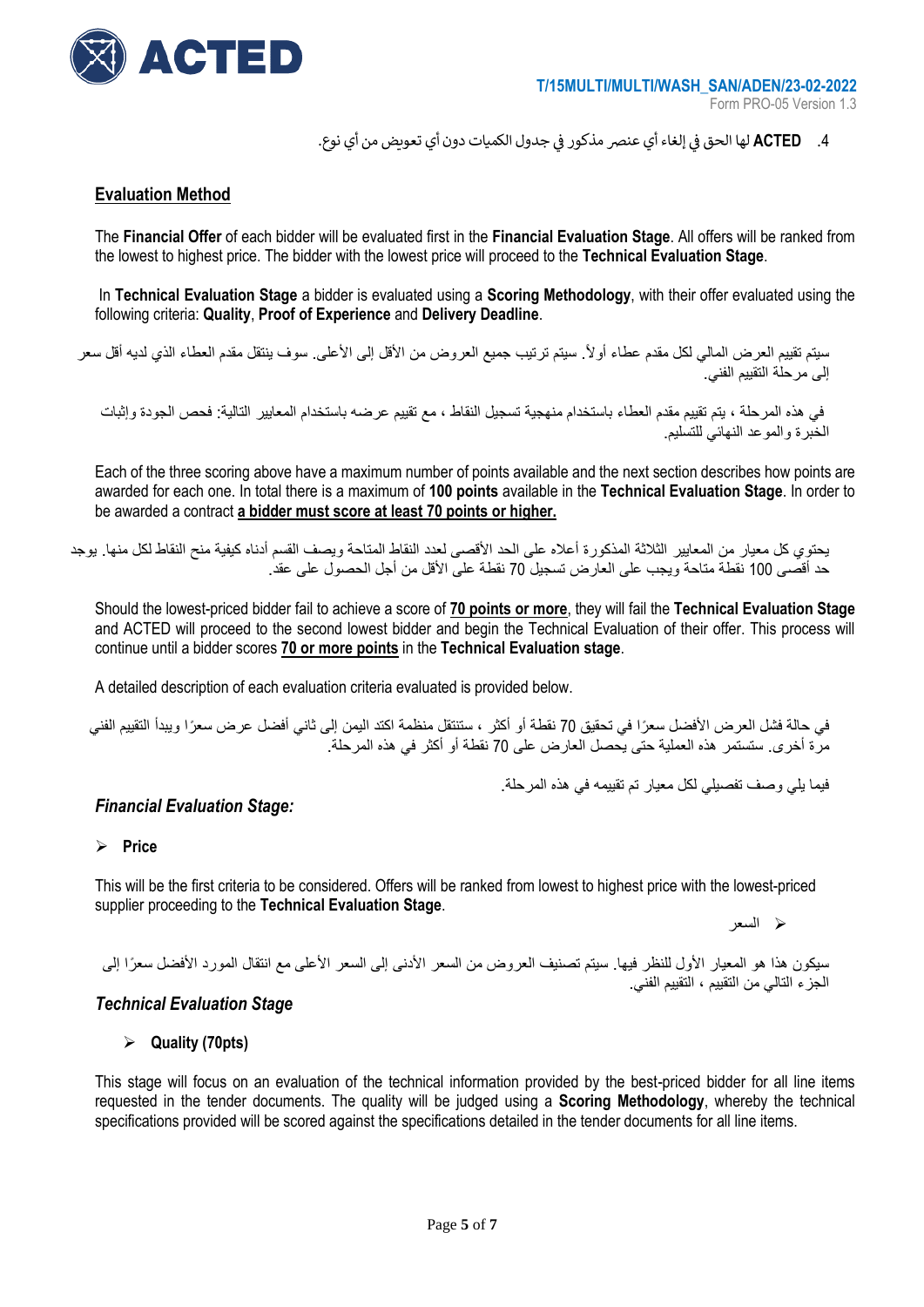

Such technical information can be provided in the form of technical sheets, technical catalogues and any other relevant form of supporting documentation. Points will be awarded based on whether the technical specifications provided by a bidder match those requested in the tender documents.

### **ACTED reserves the right to request physical samples for all or a subset of the requested line items during this stage of the evaluation.**

➢ **التقييم الفني**

❖**الجودة 70 نقطة** 

ستركز المرحلة الثانية على تقييم المعلومات الفنية المقدمة من قبل العارض الأفضل سعراً لجميع البنود المطلوبة في وثانق المناقصة. سيتم الحكم على الجودة **باستخدام منهجية تسجيل النقاط ، حيث سيتم تقييم المواصفات الفنية المقدمة مقابل المواصفات المفصلة في وثائق المناقصة لجميع البنود .** 

يمكن نقديم المعلومات الفنية في شكل أوراق فنية وكتالوجات فنية وأي شكل آخر ذي صلة من الوثائق الداعمة. سيتم منح النقاط بناءً على ما إذا كانت **المواصفات الفنية المقدمة من قبل مقدم العطاء مطابقة لتلك المطلوبة في وثائق المناقصة.** 

**تحتفظ منظمة اكتد بالحق في طلب عينات مادية لجميع أو مجموعة فرعية من البنود المطلوبة خالل هذه المرحلة من التقييم.** 

### ➢ **Proof of Experience (15pts)**

**Proof of Experience** providing similar supplies/services/works with ACTED and/or another local or international NGO's will be evaluated in this section. Proof should be provided through the submission of signed procurement contracts with ACTED and/or another local or international NGOs for similar supplies/services/works as described in the tender documents.

Points will be awarded in the following manner:

- **3 or more** procurement contracts for **WASH latrines & Sanitation or similar supplies/services** with a minimum contract value of \$20,000 to an NGO/INGO = **15pts**
- **1 to 2** procurement contracts for **Shelter Kits or similar supplies** with a minimum contract value of \$20,000 to an NGO/INGO = **7pts**
- **0** procurement contracts for **Shelter Kits or similar supplies** with a minimum contract value of \$20,000 to an NGO/INGO = **0pts**

❖ **إثبات الخبرة 15 نقطة** 

سيتم تقييم دليل الخبرة الذي يقدم فئة (خدمات/توريدات/أشغال) مماثلة مع ACTED و / أو منظمة غير حكومية محلية أو دولية أخرى في هذا القسم. يجب تقديم **الدليل المذكور من خالل تقديم عقود الشراء الموقعة مع ACTED و / أو منظمة غير حكومية محلية أو دولية أخرى لتوريدات / خدمات / أشغال مماثلة كما هو موضح في وثائق العطاء. سيتم منح النقاط بالطريقة التالية: - 3 عقود شراء أو أكثر ألعمال توريدات مواد مياه وصرف صحي بحد أدنى لقيمة العقد 20,000 دوالر لمنظمة غير حكومية / منظمة غير حكومية دولية = 15 نقطة - عقد شراء من 1 إلى 2 ألعمال توريدات مواد مياه وصرف صحي بقيمة عقد ال تقل عن 20,000 دوالر لمنظمة غير حكو مية / منظمة غير حكومية دولية = 7 نقاط - 0 عقود شراء ألعمال توريدات مواد مياه وصرف صحي بقيمة عقد ال تقل عن 20,000 دوالر لمنظمة غير حكومية / منظمة غير حكومية دولية = 0 نقطة** 

### ➢ **Delivery Deadline (15pts)**

**Delivery Deadline** will be scored at this point with a comparison between the deadline stated in the tender documents in comparison with the deadline provided by the bidder. Points will be awarded based off a bidder's ability to meet the delivery deadline stated in the tender documents.

Points will be awarded in the following manner:

- Ability to meet the deadline described in the tender documents (**5 working days after sending Purchase Order) = 15pts**
- **6 - 8 working days** after sending **Purchase Order** = **7pts**
- **More than 8 working days** after sending **Purchase Order** = **0 points**